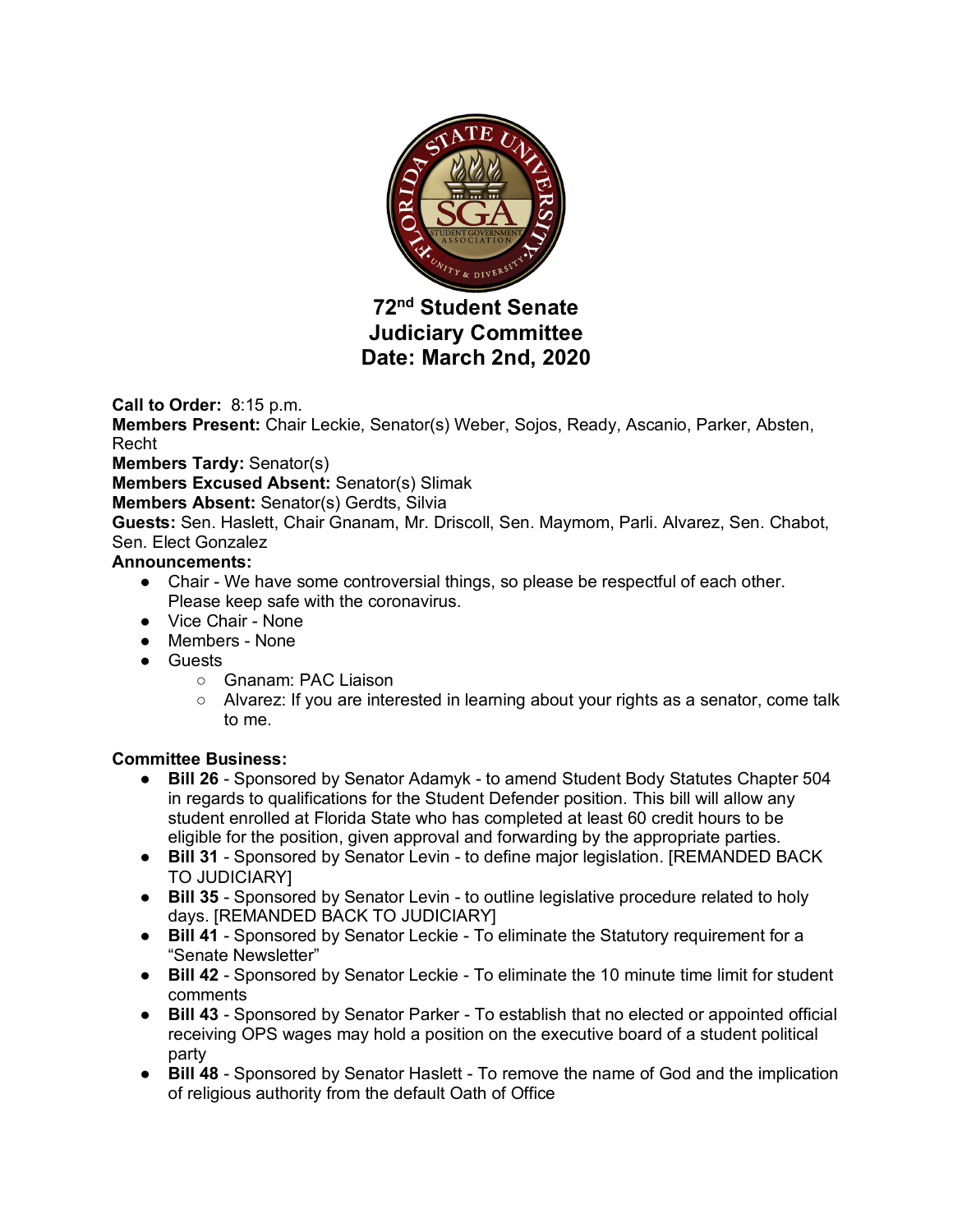- **Bill 49** Sponsored by Senator Haslett To clean up unnecessary redundancies in the Student Body Statutes' Code of Ethics
- **Bill 51** Sponsored by Senator Adamyk To remove the statutory requirement for Greek Life leaders to attend the state of the student body address
- **Senate Judiciary Committee Fall 2019 - Spring 2020 Quality Survey**

## **Old Business:**

- **Bill 26** Sponsored by Senator Adamyk to amend Student Body Statutes Chapter 504 in regards to qualifications for the Student Defender position. This bill will allow any student enrolled at Florida State who has completed at least 60 credit hours to be eligible for the position, given approval and forwarding by the appropriate parties.
	- **Tabled**
- **Bill 31** Sponsored by Senator Levin to define major legislation. [REMANDED BACK TO JUDICIARY]
	- **Tabled**
- **Bill 35** Sponsored by Senator Levin to outline legislative procedure related to holy days. [REMANDED BACK TO JUDICIARY]
	- **Tabled**

## **New Business:**

- **Bill 41**  Sponsored by Senator Leckie To eliminate the Statutory requirement for a "Senate Newsletter"
	- Opening Statement
		- Leckie: All this bill does is remove the requirement to produce the senate newsletter, which we do not do. Instead of this being a requirement, the bill makes it optional
	- Technical, Non-Detableable
		- N/A
	- Senator Sojos moves to enter Round Table Discussion
	- Senator Ascanio seconds
	- Round Table
		- Sojos: when was the last time there was a senate newsletter ● Leckie: In my last two years, I have not seen one exist
		- Recht: Why not make this a requirement of the Senate Press Secretary
			- Leckie: It is complete up to the discretion of the president which makes it flexible
		- Parker: I think this is great because it makes it optional and it gives it more flexibility.
	- Senator Sojos moves to call the question
	- Senator Recht seconds
	- Vote
		- Griffin Leckie: Yes
		- Fabian Sojos Yes
		- Juan Ascanio: Yes
		- Kelvin Ready: Yes
		- Jean Paul Recht: Yes
		- Zane Absten: Yes
		- Alyssa Parker" Yes
		- **Result: PASS**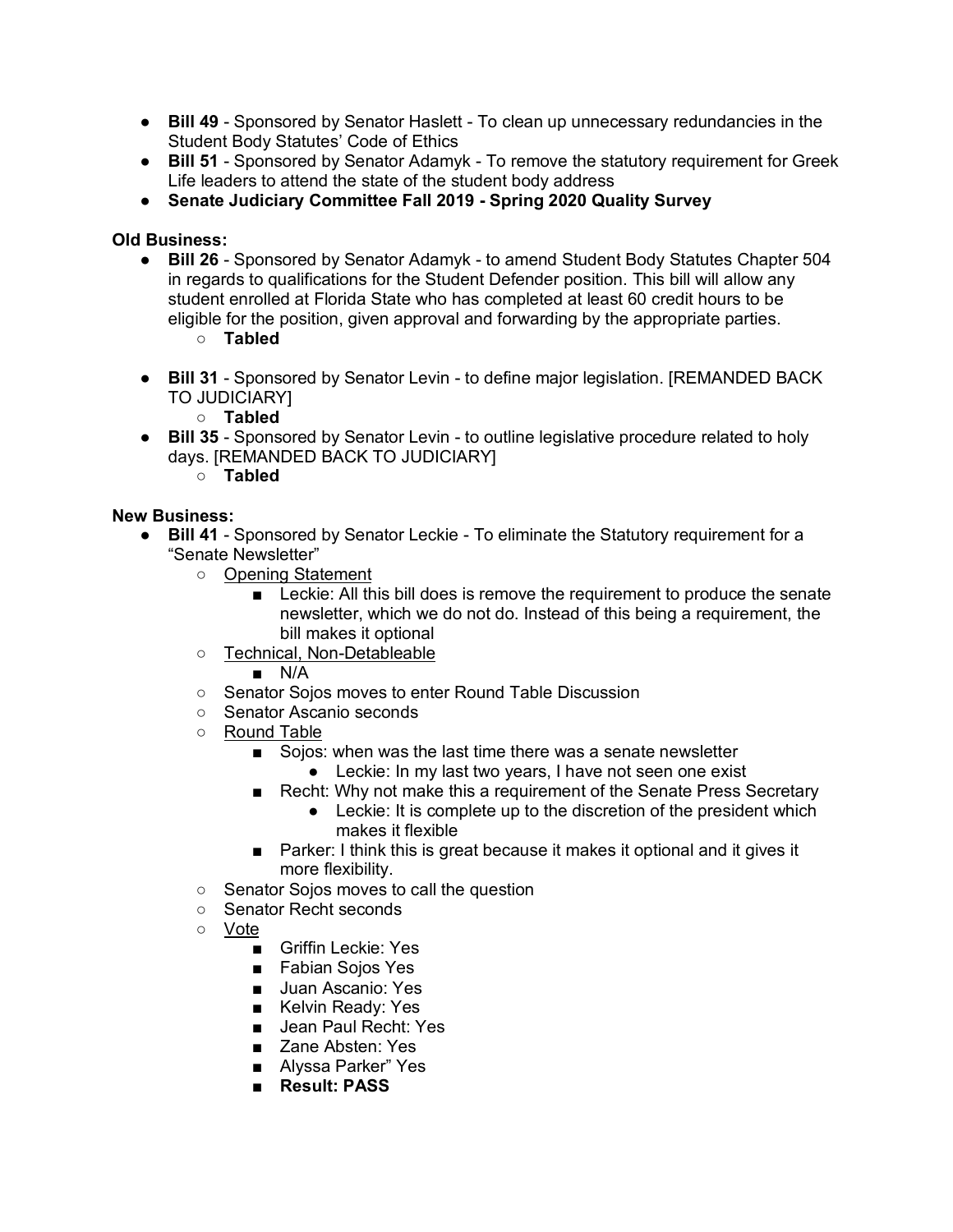- **Bill 42** Sponsored by Senator Leckie To eliminate the 10 minute time limit for student comments
	- Opening Statement
		- Leckie: So right now statutes say that the senate gives ten minutes to student comments and then the senate votes to give them more. It's not just each organization that is given 10 minutes, but it is the entirety of the students comments section that is ten minutes. There was a concern of students potentially filibustering, but technically the senate president is the presiding officer and can take away the RSO's speaking rights.
	- Technical, Non-Detableable
		- Recht: Can the senate president actually do that
			- Motion for a non senator to speak (motion by sojos, and Ascanio)
			- Alvarez: The parliamentarian now has this right under the new bill
			- Leckie: The interpretation of the statutes allows for this.
	- Senator Sojos moves to enter Round Table Discussion
	- Senator Asconio seconds
	- Round Table
		- Recht: I think this is really good idea because we should be listening to the student comments
	- Senator Sojos moves to call the question
	- Senator Asconio seconds
	- Vote
		- Griffin Leckie: Yes
		- Fabian Sojos Yes
		- Juan Ascanio: Yes
		- Kelvin Ready: Yes
		- Jean Paul Recht: Yes
		- Zane Absten: Yes
		- Alyssa Parker" Yes
	- Bill **RESULT: Pass**
- **Bill 43** Sponsored by Senator Parker To establish that no elected or appointed official receiving OPS wages may hold a position on the executive board of a student political party
	- **Withdrawn**
- **Bill 48** Sponsored by Senator Haslett To remove the name of God and the implication of religious authority from the default Oath of Office
	- Opening Statement
		- Haslett: The purpose of this bill is to change the default of how the oath of office is said. At the moment the last phrase that is said is "So help me god, and the pro tempore provide s the option for you to say "on the pain of impeachment". This bill switches them. First of all I heavily believe in the idea of the church of state, and I think that as it exists now it is not a separation of church and state. I think it also holds that to a standard of what you are being held accountable to, by impeachment and not god. I also think there is a pressure to reveal your religious beliefs when you choose to switch.
	- Technical, Non-Detableable
		- Weber: Did any constituents come to you about this
			- No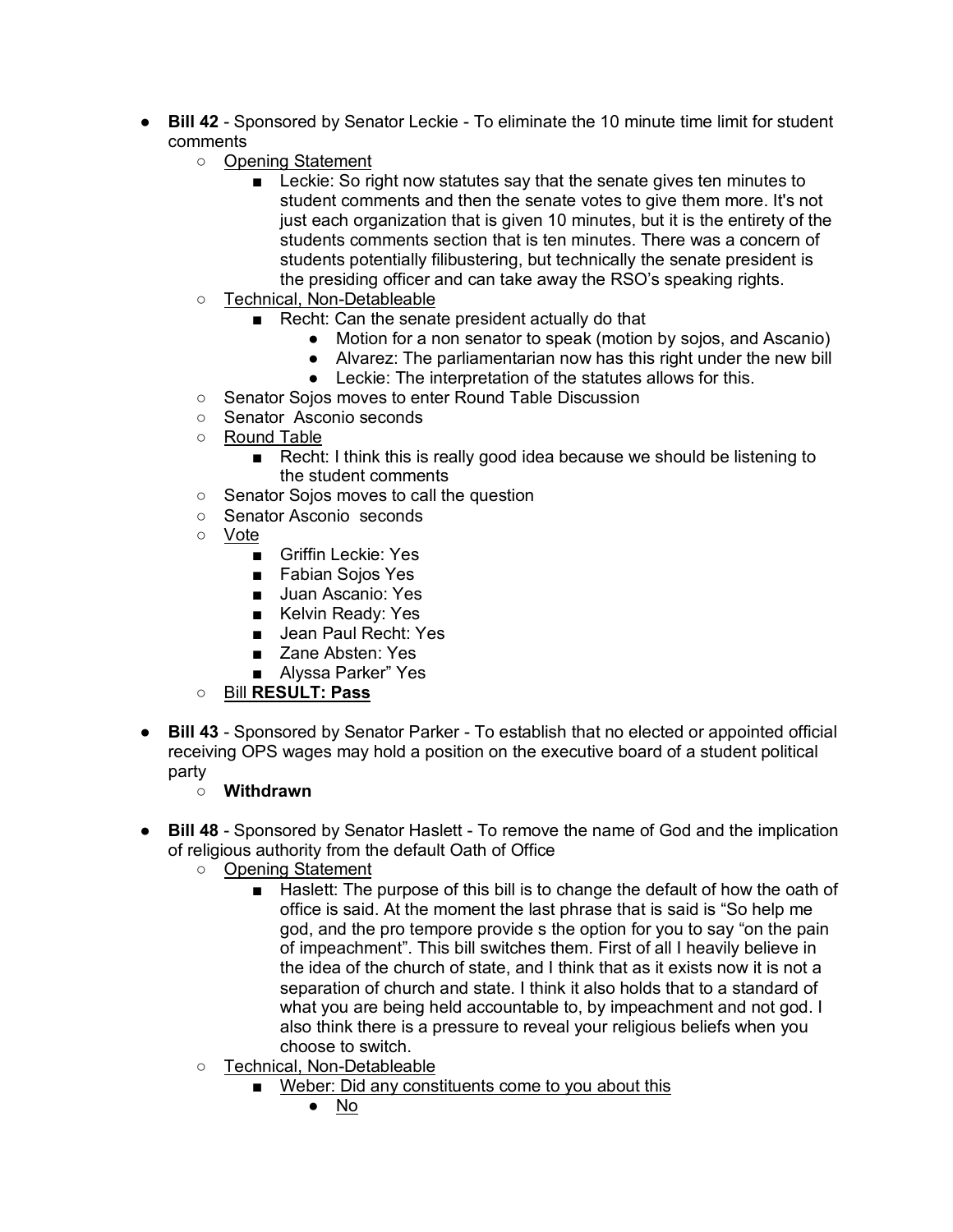- Senator Recht moves to enter Round Table Discussion
- Senator Sojos seconds
- Round Table
	- X: Motion for a non senator to speak (motioned by sojos, seconded by parker
	- Driscoll: I think that this is for 14% of the college population who does believe in god, and this is designed to emulate the florida government's oath of office.
	- Recht: That the separation of church and state is in regards to specific denomination, and that atheism is in itself a reflection of its own church.
	- Sojos: So as a christian, I am way more scared by god than impeachment so I will be voting no.
	- Adamyk: I applaud the efforts of this bill. The separation of church and state does not prohibit the mentioning of god in public spaces and god. The separation of church and state is not absolute according to the court case from 1957. The first amendment guarantees freedom of religion. The first amendment does not prohibit government officials from mentioning god.
	- Ready: Freedom of religion is the standard, not freedom of religion. I am a traditionalist, I echo on the side of tradition and I see no reason to dilenaite from it. Given the legislature and government bodies do it, I don't see the need for that.
	- Weber: I have an issue with making optional, since that SGA is under the idea that it should emulate the actual government. I think we should go with what our governing bodies have done, and it's not an issue I think we should be voting on given the governing bodies have already dealt.
	- Maymon: I think this a statement of faith because god is not telling us to bills and write legislation. I think this isn't a separation of church and state issue because I think this is different because the option is based on pain of impeachment. I think the inclusivity of it is at question cause I think ostracize more religious students.
	- Chabot: There have been supreme court cases that have declared that "So help me god" is unconstitutional. Students have reached out to me seeing that felt pressured to say "So help me god".
	- Sojos: There is pressure both ways.
- Senator Absten moves to call the question
- Senator Weber seconds
- Closing
	- The difference of on pain impeachment, at any point you are not saying you are not disclosing personal opinions. A lot of these opinions came from people who believe in god.
- Vote
	- Josh Weber: No
	- Fabian Sojos: No
	- Juan Ascanio: No
	- Kelvin Ready: No
	- Jean Paul Recht: Yes
	- Zane Absten: No
	- Alyssa Parker" Yes
- Bill **RESULT FAIL**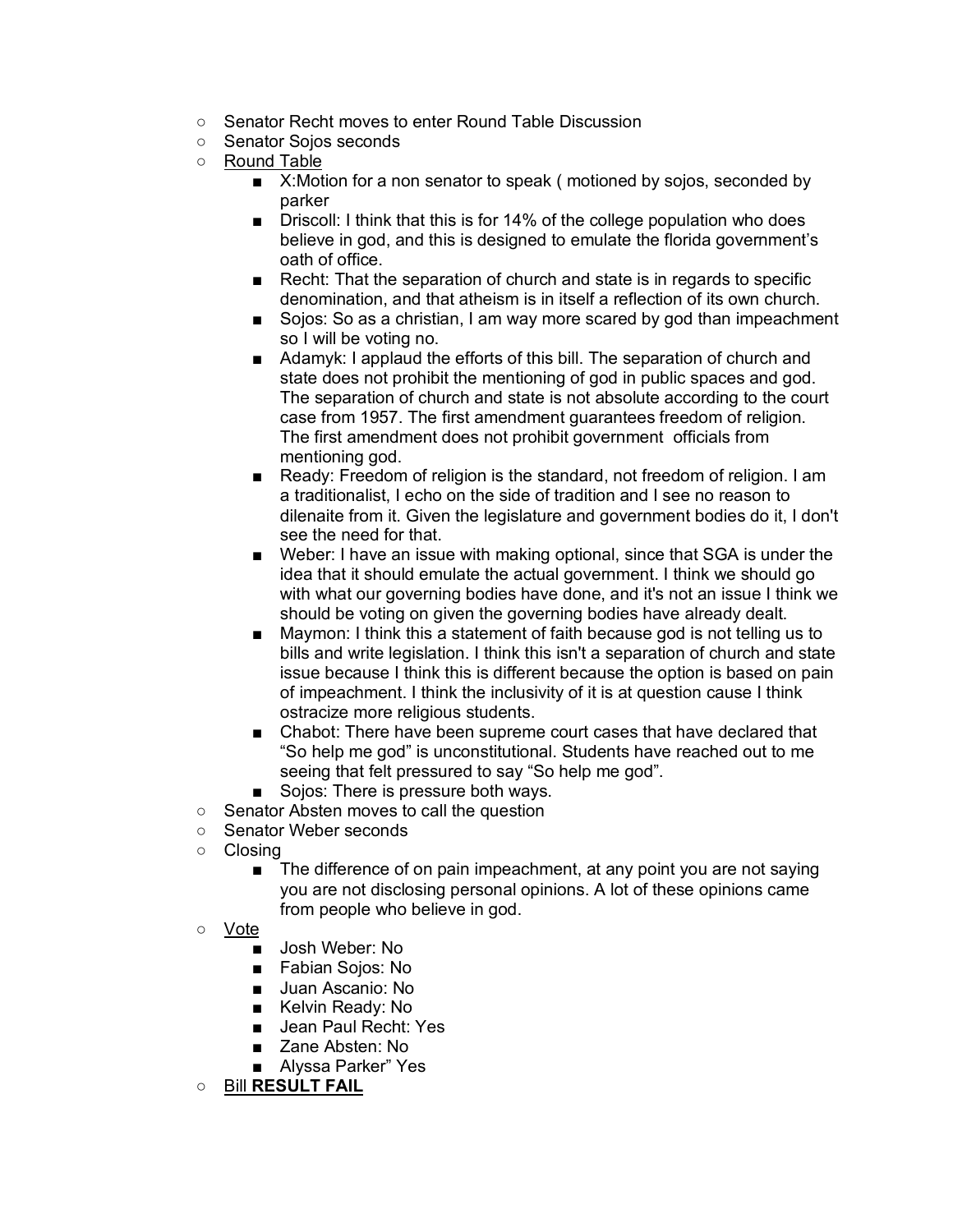- **Bill 49** Sponsored by Senator Haslett To clean up unnecessary redundancies in the Student Body Statutes' Code of Ethics
	- Opening Statement
		- Haslett: This one I would hope has a little less debate. This is just clearing up some redundancies within the code of ethics, this simply condenses it under one subsection.
	- Technical, Non-Detableable
		- None
	- Senator Sojos moves to enter Round Table Discussion
	- Senator Recht seconds
	- Round Table
		- Recht: So where was the redundancies?
			- What would become 205.6 and and what was 205.4, and they said the same things and so I just condensed it into one section
		- Weber: Are there any substantive changes
		- Weber: I would like to speak in pro of this I thin making statutes simpler is always great
	- Senator Recht moves to call the question
	- Senator Ready seconds
	- Vote
		- Josh Weber: Yes
		- Fabian Sojos Yes
		- Juan Ascanio: Yes
		- Kelvin Ready: Yes
		- Jean Paul Recht: Yes
		- Zane Absten: Yes
		- Alyssa Parker" Yes
	- Bill **RESULT: Pass**
- **Bill 51** Sponsored by Senator Adamyk To remove the statutory requirement for Greek Life leaders to attend the state of the student body address
	- Opening Statement
		- Adamyk: I am removing the requirement of Greek Life leaders to attend the student body address. I noticed that they issued an advisory opinion called "Frats and Srats", they had an issue with this being the only time that greek life is mentioned in the statutes. We cannot statutorial require them to attend, given that they are not part of SGA.
	- Technical, Non-Detableable
		- None
	- Senator Ready moves to enter Round Table Discussion
	- Senator Sojos seconds
	- Round Table
		- Ready: I would like to commend the sponsor because the statement is very entertaining.
		- Weber: Read out the statement of Chief Justice Keller
		- Parker: Point of Information, did we already make a motion for a non senator
		- Driscoll: Would you be open to removing the redundancy, removing the pro tempore and senate president from the list since they are senators.
		- Weber: Do we not think our elected officers should be mentioned twice
		- Chabot: Does the student body treasurer have to go, because he isn't listed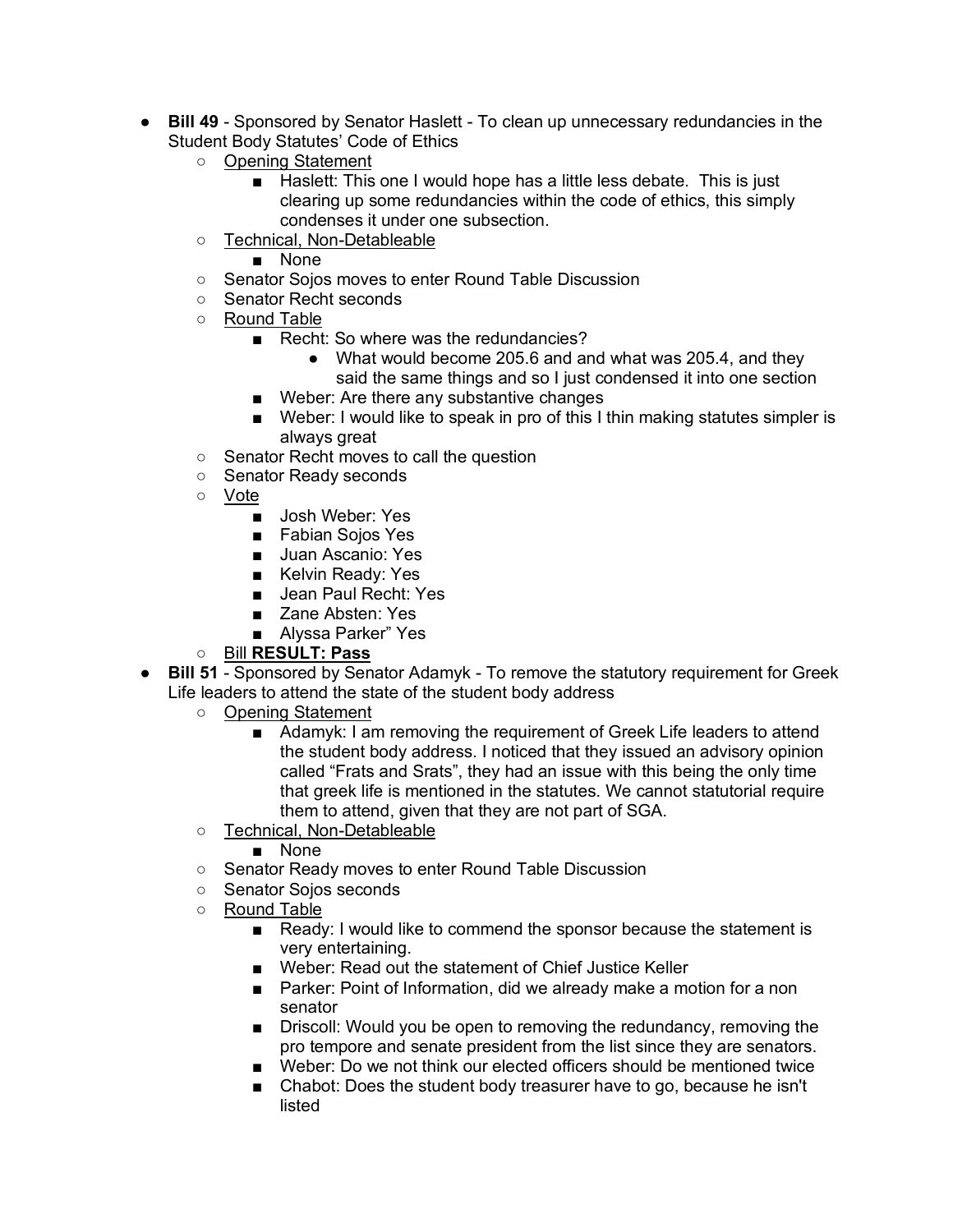- Sojos: Why do you not wanna put the treasurer in there
- Haslett: I had to quess that the student body treasurer has other roles to play in the student body address
- Sojos: According to parliamentarian, it's because he is the designated survivor
- Rehct: If the chief of staff has to go, then the treasurer should have to go
- Recht: I move to replace president and pro tempore with the student body treasurer, found unfriendly and withdrawn
- Ready: Is this enforceable?
- Weber: I move to add that there is a designated survivor
- Chair choses to not recognize this motion, point of order to overturn the decision of the Chair
	- Josh Weber: Yes
	- Fabian Sojos Yes
	- Juan Ascanio: No
	- Kelvin Ready: No
	- Jean Paul Recht: No
	- Zane Absten: No
	- Alyssa Parker: No
	- Motion **RESULT: FAILS**
- Senator Absten moves to call the question
- Senator Weber seconds
- Closing
	- Adamyk: Thank you for that debate and that brief conversation about a designated survivor.
- Vote
	- Josh Weber: Yes
	- Fabian Soios Yes
	- Juan Ascanio: Yes
	- Kelvin Ready: Yes
	- Jean Paul Recht: Yes
	- Zane Absten: Yes
	- Alyssa Parker" Yes
- Bill **RESULT: Pass**

#### **Unfinished Business:**

#### **For committee members only:**

https://docs.google.com/forms/d/e/1FAIpQLSe28UbTdMKWwuVwciFnGB0AWqA4 lIbqcNwUoHoAUJh1K96og/viewform?usp=sf\_link

### **Committee Legislative Round Table:**

- Chabot: I have my legislative aid stuff that I am working on, I will be putting this in rules and procedures because Acosta told me to.
- Leckie: Give her feedback if you have
- Gnanam: Plastic water bottles are bad for the environment and its a statement on behalf of the student government.
- Sojos: Do people purchase plastic Water regularly with A&S money?